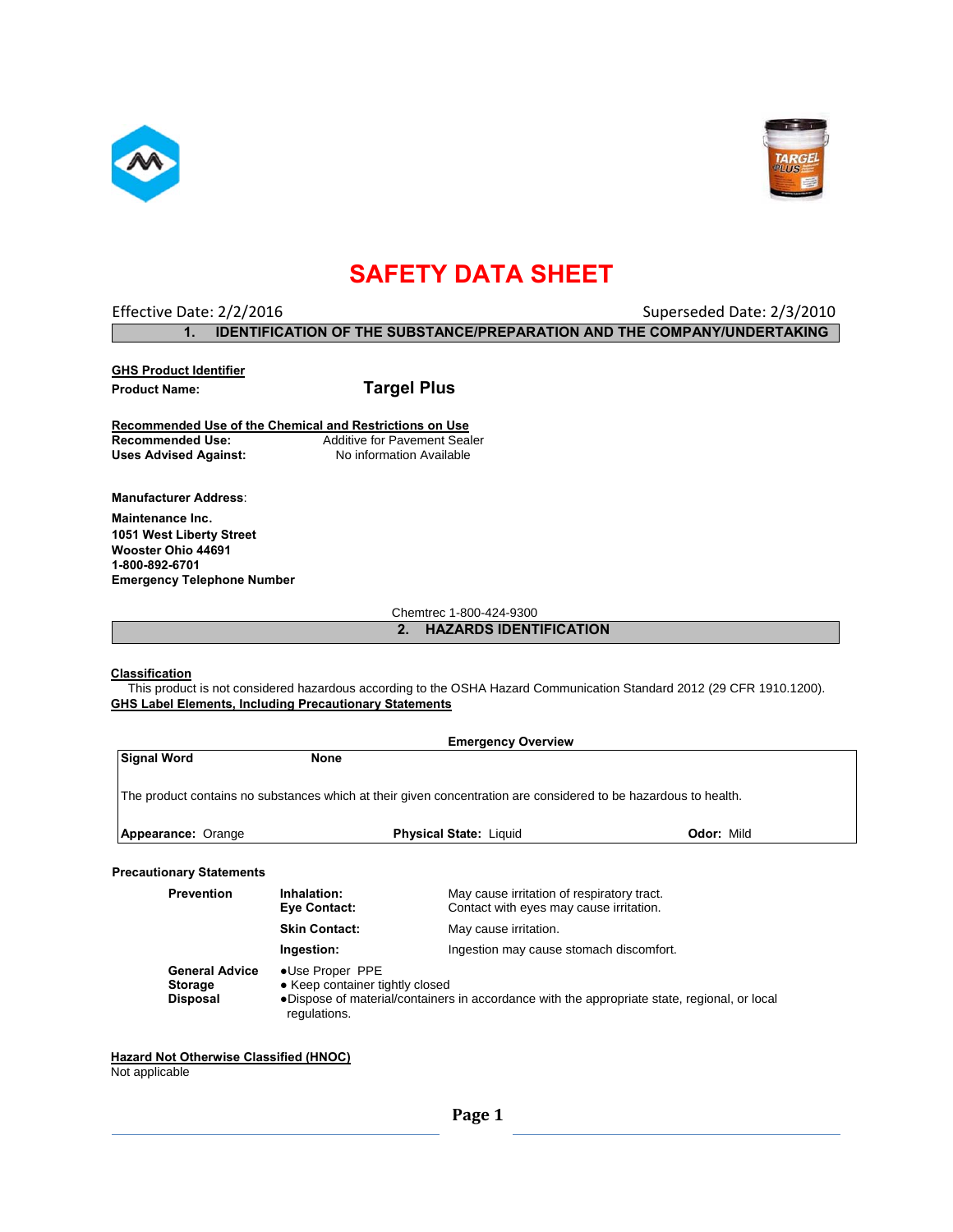## **3. COMPOSITION/INFORMATION ON INGREDIENTS**

| <b>Chemical Name</b>       | <b>CAS Number</b> | Weight % | <b>Trade Secret</b> |
|----------------------------|-------------------|----------|---------------------|
| <b>Proprietary Polymer</b> | Proprietary       | 80-100   |                     |

*\*The exact percentage of composition has been withheld as a trade secret.* 

#### **4. FIRST AID MEASURES Description of Necessary First-Aid M Eye Contact easures**  Rinse thoroughly with plenty of water, also under the eyelids. If symptoms persist, call a physician. **Skin Contact** Wash off immediately with soap and plenty of water. In the case of skin irritation or allergic reactions, see a physician. **Inhalation** Move to fresh air. If symptoms persist, call a physician. **Ingestion Instead in the UP of Water.** Do NOT induce vomiting. Never give anything by mouth to an unconscious person. Consult a physician if necessary.

## **Most Important Symptoms/Effects, Acute and Delayed**

**Most Important Symptoms/Effects** No information available

**Indication of Immediate Medical Attention and Special Treatment Needed, If Necessary** 

**Notes to Physician <b>Treat Symptomatically.** May cause sensitization by skin contact.

### **5. FIRE-FIGHTING MEASURES**

#### **Suitable Extinguishing Media**

Carbon Dioxide (CO<sub>2</sub>). Dry Chemical. Foam. Water Fog.

#### **Unsuitable Extinguishing Media:** No data available

#### **Specific Hazards Arising from the Chemical**

No information available

| <b>Explosion Data</b>                   |      |
|-----------------------------------------|------|
| <b>Sensitivity to Mechanical Impact</b> | None |
| <b>Sensitivity to Static Discharge</b>  | None |

#### **Protective Equipment and Precautions for Firefighters**

As in any fire, wear self-contained breathing apparatus pressure- demand MSHA/NIOSH (approved or equivalent) and full protective gear.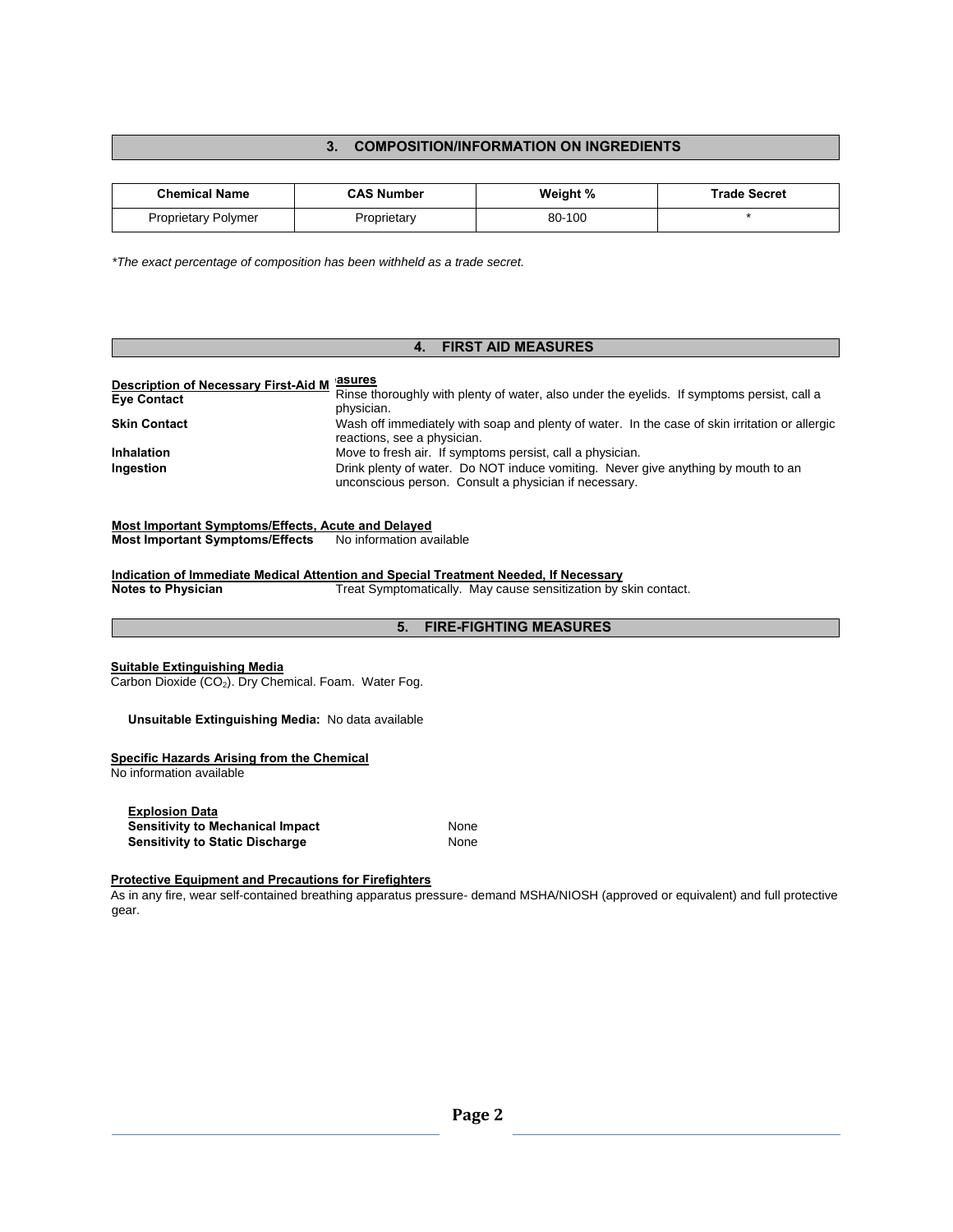## **6. ACCIDENTAL RELEASE MEASURES**

| <b>Personal Precautions:</b>                                                                                                | <b>Personal Precautions, Protective Equipment, and Emergency Procedures</b><br>Ensure adequate ventilation. Avoid contact with skin, eyes and clothing. Use personal<br>protective equipment.          |
|-----------------------------------------------------------------------------------------------------------------------------|--------------------------------------------------------------------------------------------------------------------------------------------------------------------------------------------------------|
| <b>Environmental Precautions</b><br><b>Environmental Precautions:</b>                                                       | See Section 12 for additional Ecological Information                                                                                                                                                   |
| Methods and Materials for Containment and Cleaning Up<br><b>Methods for Containment:</b><br><b>Methods for Cleaning Up:</b> | Prevent further leakage or spillage if safe to do so.<br>Dam up. Soak up with inert absorbent material. Pick up and transfer to properly labeled<br>containers. Clean contaminated surface thoroughly. |

### **7. HANDLING AND STORAGE**

# **Precautions for Safe Handling**

Handle in accordance with good industrial hygiene and safety practice. Avoid contact with skin, eyes, and clothing. Wear personal protective equipment. Avoid breathing vapors or mists. Do not eat, drink, or smoke when using this product. Wash thoroughly after handling.



**Conditions for Safe Storage, Including Any Incompatibilities Storage:** Keep container tightly closed **Incompatible Products:** Strong oxidizing agents. Acids.

**8. EXPOSURE CONTROLS / PERSONAL PROTECTION** 

**Control Parameters Exposure Guidelines** No data available

| <b>Appropriate Engineering Controls</b> |                         |
|-----------------------------------------|-------------------------|
| <b>Engineering Measures:</b>            | Showers                 |
|                                         | <b>Eyewash Stations</b> |

Ventilation Systems

| Individual Protection Measures, such as Personal Protective Equipment |                                                                                                                                                                                               |  |
|-----------------------------------------------------------------------|-----------------------------------------------------------------------------------------------------------------------------------------------------------------------------------------------|--|
| <b>Eye/Face Protection:</b>                                           | If splashes are likely to occur, wear: Safety glasses with side shields.                                                                                                                      |  |
| <b>Skin and Body Protection:</b>                                      | Impervious gloves.                                                                                                                                                                            |  |
| <b>Respiratory Protection:</b>                                        | No protective equipment is needed under normal use conditions. If exposure limits are<br>exceeded or irritation is experienced, NIOSH/MSHA approved respiratory protection should be<br>worn. |  |
| <b>Hygiene Measures:</b>                                              | Handle in accordance with good industrial hygiene and safety practice.                                                                                                                        |  |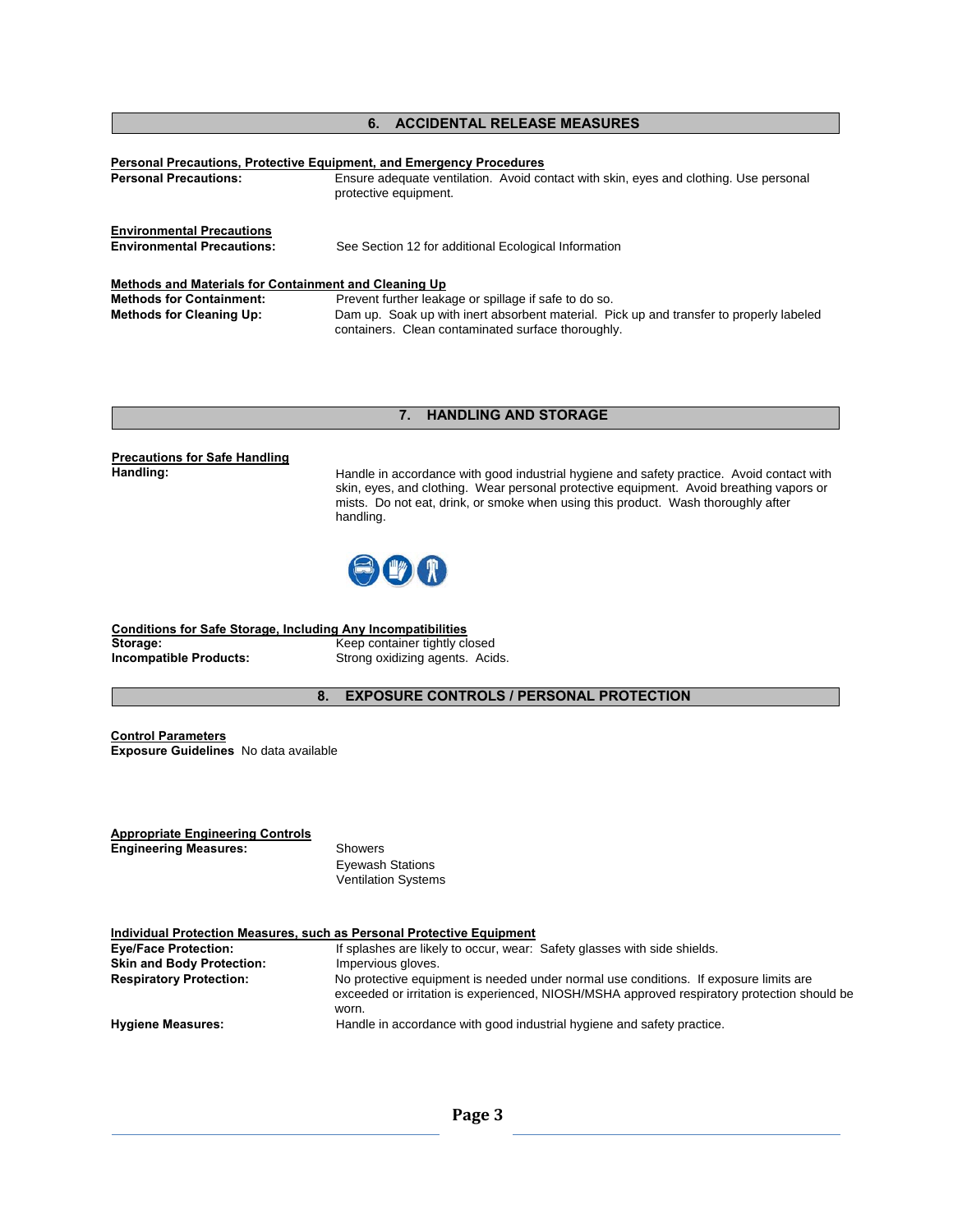## **9. PHYSICAL AND CHEMICAL PROPERTIES**

#### **Information on Basic Physical and Chemical Properties Physical State:** Liquid **Appearance:** Orange

| Odor:                              | Mild                                                        |                                        | <b>Odor Threshold:</b> | No Information Available |
|------------------------------------|-------------------------------------------------------------|----------------------------------------|------------------------|--------------------------|
|                                    |                                                             | Values                                 | Remarks/Method         |                          |
| <b>Property</b>                    |                                                             |                                        |                        |                          |
| рH                                 |                                                             | No data available                      | None known             |                          |
| <b>Melting Point/Range</b>         |                                                             | No data available                      | None known             |                          |
| <b>Boiling Point/Boiling Range</b> |                                                             | $100^\circ$ C                          | None known             |                          |
| <b>Flash Point</b>                 |                                                             | No data available                      | None known             |                          |
| <b>Evaporation Rate</b>            |                                                             | No data available                      | None known             |                          |
| Flammability (solid, gas)          |                                                             | No data available                      | None known             |                          |
| <b>Flammability Limits in Air</b>  | <b>Upper flammability limit</b><br>Lower flammability limit | No data available<br>No data available |                        |                          |
| <b>Vapor Pressure</b>              |                                                             | No data available                      | None known             |                          |
| <b>Vapor Density</b>               |                                                             | No data available                      | None known             |                          |
| <b>Specific Density</b>            |                                                             | 1.02 @ 77 F                            | None known             |                          |
| <b>Water Solubility</b>            |                                                             | Easily dispersible                     | None known             |                          |
| Solubility in other solvents       |                                                             | No data available                      | None known             |                          |
|                                    | Partition coefficient: n-octanol/water No data available    |                                        | None known             |                          |
| <b>Autoignition Temperature</b>    |                                                             | No data available                      | None known             |                          |
| <b>Decomposition Temperature</b>   |                                                             | No data available                      | None known             |                          |
| <b>Viscosity</b>                   |                                                             | No data available                      | None known             |                          |
| <b>Flammable Properties</b>        |                                                             | Not Flammable                          |                        |                          |
| <b>Explosive Properties</b>        |                                                             | No data available                      |                        |                          |
| <b>Oxidizing Properties</b>        |                                                             | No data available                      |                        |                          |
| <b>VOC Content</b>                 |                                                             | No data available                      |                        |                          |

## **10. STABILITY AND REACTIVITY**

| <b>Reactivity:</b>                                                       | No data available                                                                         |  |
|--------------------------------------------------------------------------|-------------------------------------------------------------------------------------------|--|
| <b>Chemical Stability:</b>                                               | Stable under recommended storage conditions.                                              |  |
| <b>Possibility of Hazardous Reactions: None under normal processing.</b> |                                                                                           |  |
| <b>Hazardous Polymerization:</b>                                         | Hazardous polymerization does not occur.                                                  |  |
| <b>Conditions to Avoid:</b>                                              | None known                                                                                |  |
| <b>Incompatible Materials:</b>                                           | Strong oxidizing agents. Acids.                                                           |  |
|                                                                          | Hazardous Decomposition Products: Carbon Monoxide (CO), Carbon Dioxide (CO <sup>2</sup> ) |  |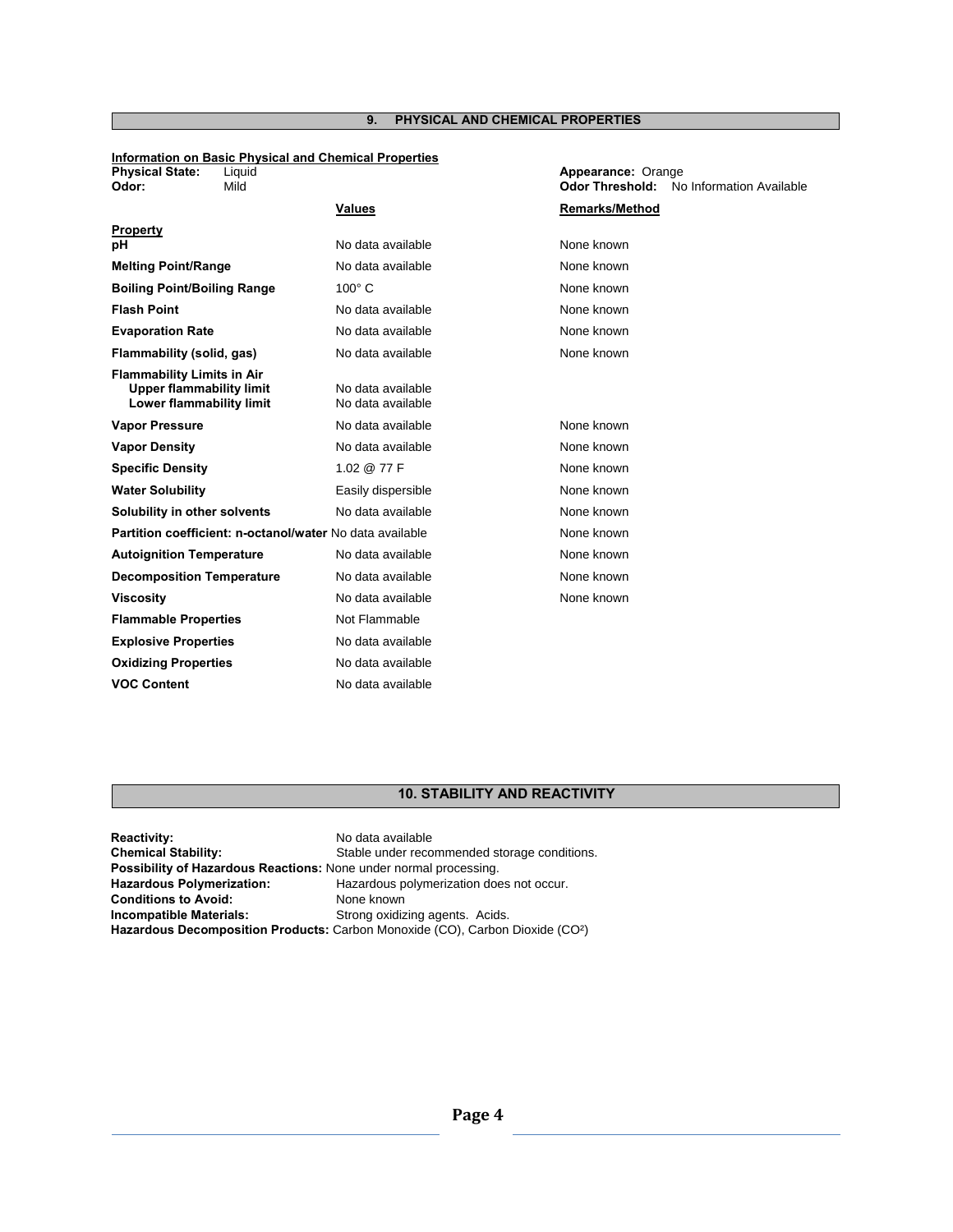## **11. TOXICOLOGICAL INFORMATION**

## **Information on Likely Routes of Exposure**

| <b>Product Information</b> |                                            |
|----------------------------|--------------------------------------------|
| Inhalation:                | May cause irritation of respiratory tract. |
| Eye Contact:               | Contact with eyes may cause irritation.    |
| <b>Skin Contact:</b>       | May cause irritation.                      |
| Ingestion:                 | Ingestion may cause stomach discomfort.    |

|                               | Symptoms Related to the Physical, Chemical, and Toxicological Characteristics            |  |  |
|-------------------------------|------------------------------------------------------------------------------------------|--|--|
| Symptoms:                     | No information available.                                                                |  |  |
|                               | Delayed and Immediate Effects and also Chronic Effects from Short and Long Term Exposure |  |  |
| <b>Sensitization:</b>         | No information available. Mutagenic                                                      |  |  |
| <b>Effects:</b>               | No information available. Carcinogenicity:<br>No.                                        |  |  |
| information available         |                                                                                          |  |  |
| <b>Reproductive Toxicity:</b> | No information available.                                                                |  |  |

| <b>Reproductive Toxicity:</b>    | No information available. |
|----------------------------------|---------------------------|
| <b>STOT - Single Exposure:</b>   | No information available. |
| <b>STOT - Repeated Exposure:</b> | No information available. |
| <b>Aspiration Hazard:</b>        | No information available. |

## **12. ECOLOGICAL INFORMATION**

#### **Ecotoxicity**

The environmental impact of this product has not been fully investigated.

| <b>Persistence and Degradability:</b> | No information available. |
|---------------------------------------|---------------------------|
| <b>Bioaccumulation:</b>               | No information available. |
|                                       |                           |

**Other Adverse Effects:** No information available.

## **13. DISPOSAL CONSIDERATIONS**

| Waste Disposal Methods: | This material, as supplied, is not a hazardous waste according to Federal regulations (40)<br>CFR 261). This material could become a hazardous waste if it is mixed with or otherwise<br>comes in contact with a hazardous waste, if chemical additions are made to this material,<br>or if the material is processed or otherwise altered. Consult 40 CFR 261 to determine<br>whether the altered material is a hazardous waste. Consult the appropriate state, regional,<br>or local regulations for additional requirements. |
|-------------------------|---------------------------------------------------------------------------------------------------------------------------------------------------------------------------------------------------------------------------------------------------------------------------------------------------------------------------------------------------------------------------------------------------------------------------------------------------------------------------------------------------------------------------------|
|                         |                                                                                                                                                                                                                                                                                                                                                                                                                                                                                                                                 |

**Contaminated Packaging:** Do not re-use empty containers.

# **14. TRANSPORTATION INFORMATION**

**DOT:** 

Not regulated